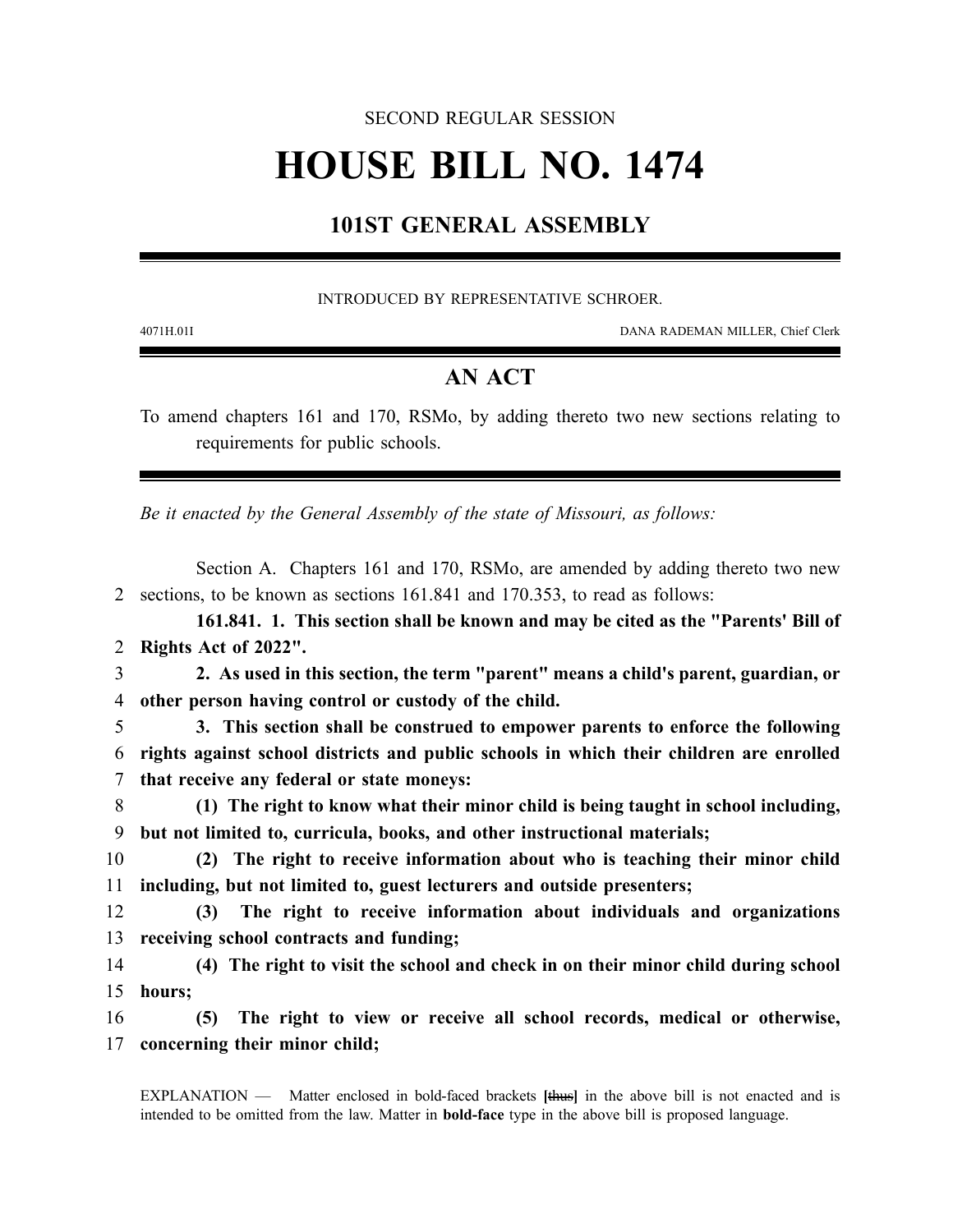#### HB 1474 2

 **(6) The right to receive information about the collection and transmission of their minor child's data;**

 **(7) The right to have sufficient accountability and transparency regarding school boards; and**

 **(8) The right to know about situations affecting their minor child's safety in school.**

 **4. No school district or public school shall require nondisclosure agreements or similar forms for a parent's review of curricula. Each public school or school district shall allow parents to make copies of curriculum documents.**

 **5. No school district or public school shall allow student involvement in school assemblies, field trips, or other extracurricular activities unless the child's parents provide written authorization for such student involvement.**

 **6. No school district or public school shall collect any biometric data or other sensitive personal information about a minor child without obtaining written parental consent before collecting such data or information.**

 **7. Each school board meeting pertaining to curricula, safety, or other student issues shall be held in public and allow for public comments.**

 **8. Each school district and public school shall notify parents in a timely manner of all reported incidents pertaining to student safety including, but not limited to, any felony or misdemeanor committed by teachers or other school employees.**

**170.353. 1. As used in this section, "curriculum implementing critical race theory" includes, but is not limited to, any curriculum that:**

 **(1) Identifies people or groups of people, entities, or institutions in the United States as inherently, immutably, or systemically sexist, racist, biased, privileged, or oppressed; and**

 **(2) Employs immutable, inherited, or objective characteristics such as race, income, appearance, family of origin, or sexual orientation to:**

**(a) Define a person's identity;**

 **(b) Classify persons into groups for any purpose including, but not limited to, the targeting of only certain groups for education, formation, indoctrination, viewpoint, or transformation;**

**(c) Perpetuate stereotypes; or**

 **(d) Assign blame to categories of persons regardless of the actions of particular individuals.**

 **2. For purposes of this section, a curriculum implementing critical race theory includes, but is not limited to, the following:**

**(1) The 1619 Project initiative of the New York Times;**